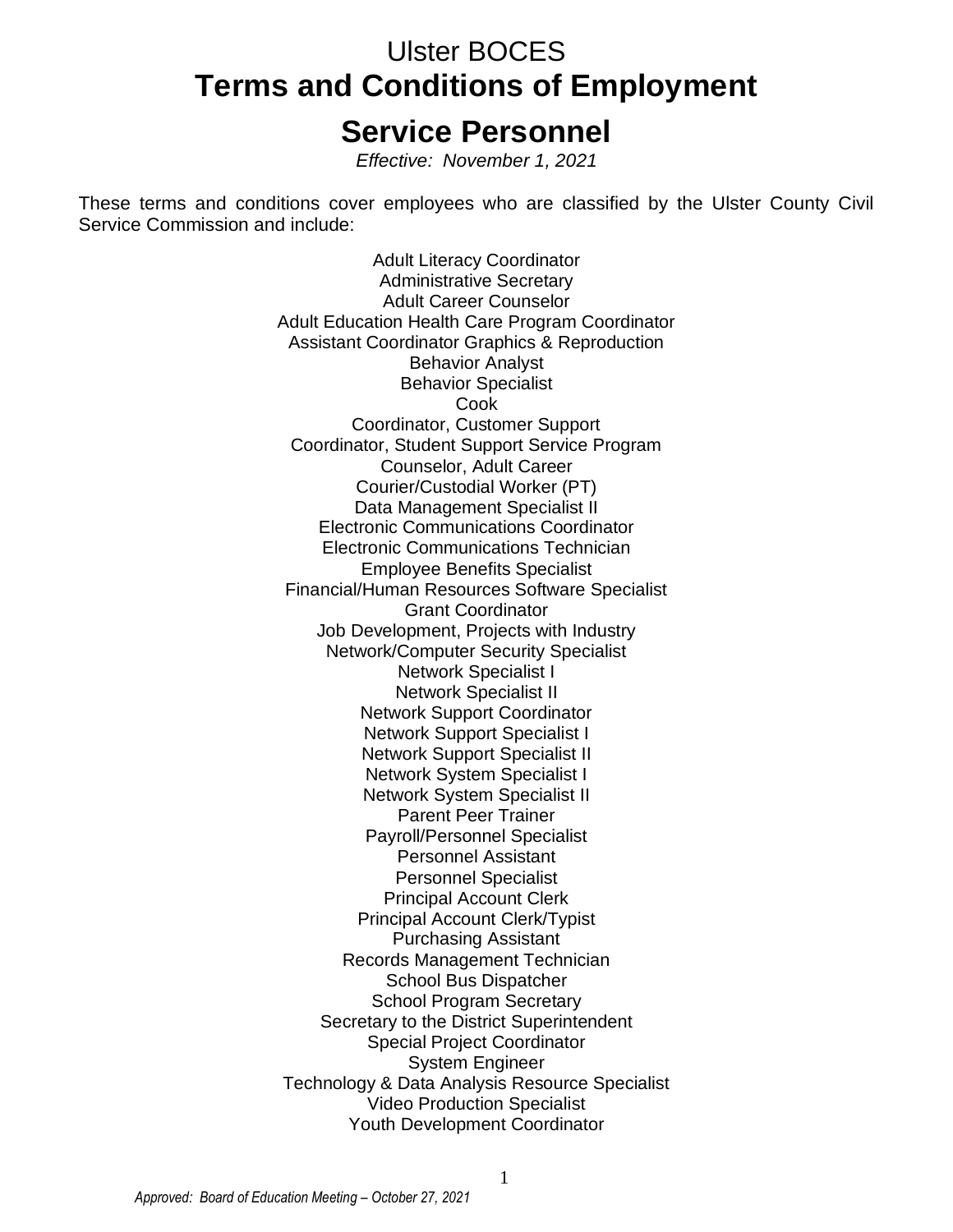Employees who work 12 months, 5 days per week, 7½ hours per day, are *"full time salaried employees" (*1,950 or more hours per year). Twelve (12) month employees who work less than 1,950 hours per year are defined as *"part time salaried employees"*.

Employees who work 10 months, 5 days per week, 7½ hours per day are "full time salaried 10 month employees (September 1 – June 30).

#### **ARTICLE 1 ~ WORK SCHEDULE**

- 1. The regular work hours will be from 8:00 a.m. to 4:00 p.m. with thirty minutes for lunch. Exceptions to this work schedule may be made by the Program Director and/or District Superintendent.
- 2. "Service Instructional Support" work hours will be determined by the Program Director and will be related to the work schedule at each instructional site.
- 3. The calendar of work days will be set by the District Superintendent at the start of the school year.
- 4. In cases of absence from work due to illness or other emergencies, employees should call their program office within the first half hour of their scheduled starting time and indicate the reason for the absence.
- 5. The administrative secretary for each division will record absences on a daily basis so that attendance records can be kept current.
- 6. Employees who work in component schools are under the direct supervision of the Superintendent of Schools of those districts. Employees should be familiar with the rules and regulations of those districts.

| <b>Classification</b>            | <b>Holidays</b> | <b>Sick</b><br>Leave | <b>Personal</b><br>Leave | <b>Vacation</b> | <b>Vacation Day Notes</b>                                                                                    |
|----------------------------------|-----------------|----------------------|--------------------------|-----------------|--------------------------------------------------------------------------------------------------------------|
|                                  |                 |                      |                          |                 |                                                                                                              |
| <b>Service Coordinator</b>       |                 |                      |                          |                 |                                                                                                              |
| Full Time - 12 months            | 15              | 14                   | 3                        | $13*$           | 13 days for the first year of employment<br>and one (1) additional day each year to<br>a maximum of 23 days. |
| <b>Service Professional</b>      |                 |                      |                          |                 |                                                                                                              |
| Full Time - 12 months            | 15              | 13                   | 3                        | $13*$           | 13 days for the first year of employment<br>and one (1) additional day each year to<br>a maximum of 23 days. |
| Full Time - 10 months            | 14              | 10                   | 3                        | $\mathbf 0$     |                                                                                                              |
| <b>Service Support Personnel</b> |                 |                      |                          |                 |                                                                                                              |
| Full Time - 12 months            | 15              | 13                   | 3                        | $10*$           | 10 days for the first year of employment<br>and one (1) additional day each year to<br>a maximum 23 days.    |
| Full Time - 10 months            | 14              | 10                   | 3                        | 0               |                                                                                                              |
| <b>Clinical Staff</b>            |                 |                      |                          |                 |                                                                                                              |
| Full Time - 12 months            | 15              | 13                   | 3                        | 20              |                                                                                                              |

# **ARTICLE 2 ~ CLASSIFICATION BENEFIT CHART**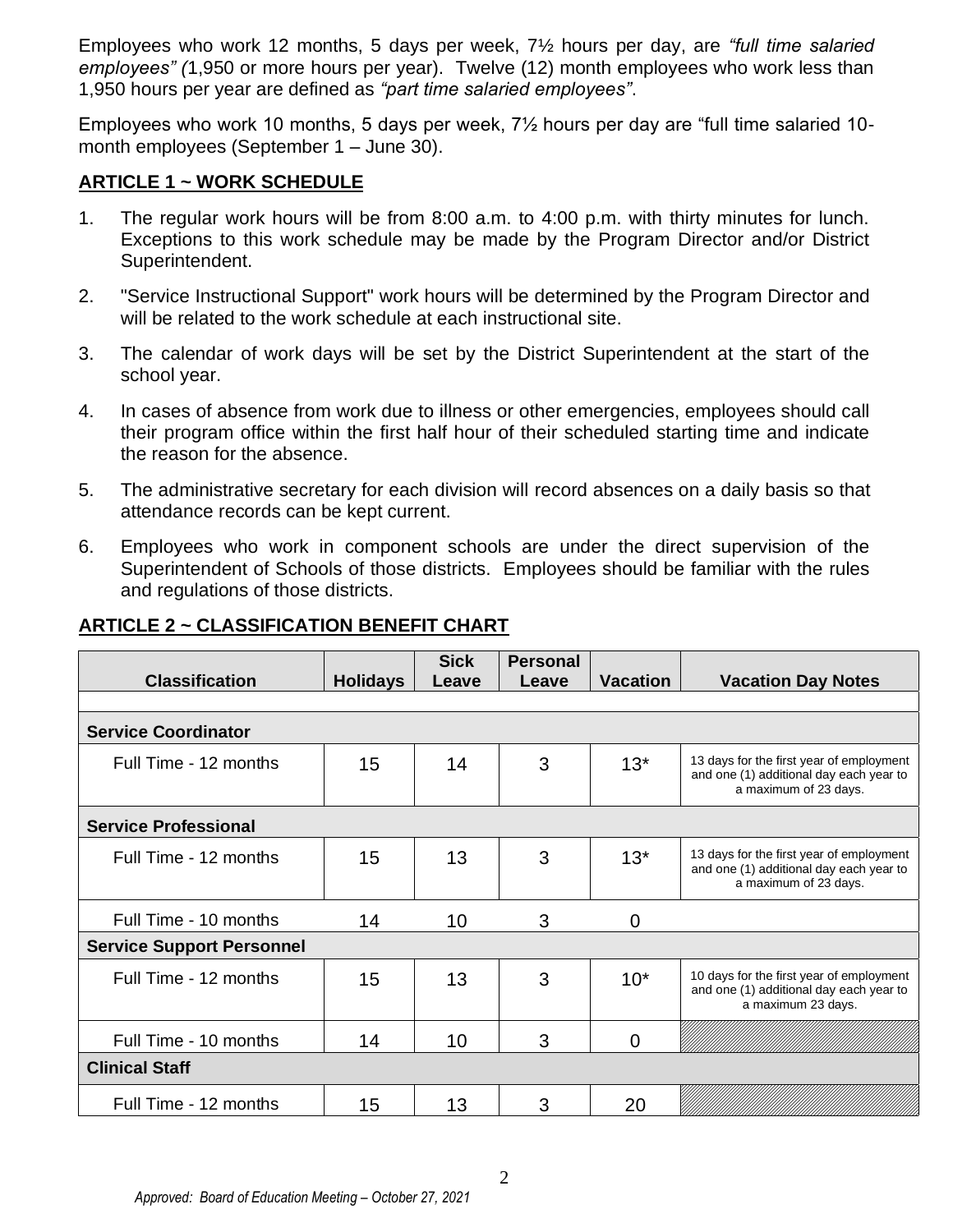| <b>Classification</b>                                                                                    | <b>Holidays</b> | <b>Sick</b><br>Leave | <b>Personal</b><br>Leave | <b>Vacation</b> | <b>Vacation Day Notes</b>                                                                                                                             |
|----------------------------------------------------------------------------------------------------------|-----------------|----------------------|--------------------------|-----------------|-------------------------------------------------------------------------------------------------------------------------------------------------------|
| <b>Part Time Personnel</b>                                                                               |                 |                      |                          |                 |                                                                                                                                                       |
| Part-time employees will<br>receive prorated benefits<br>equal to their FTE for the<br>above categories. |                 |                      |                          |                 | After the 6 <sup>th</sup> year of employment,<br>part-time employees will receive<br>one (1) additional prorated<br>vacation day equal to their FTE.* |

\* Benefits are prorated for employees working less than one year.

# **ARTICLE 3 ~ LEAVE BENEFITS**

#### **1. VACATION DAYS**

Vacation days should be taken during the summer or slack periods of work unless special permission is granted by the Program Director with the approval of the District Superintendent.

- Service Coordinator and Service Professional employees hired after January 1, 1987, will earn vacation on a "current" basis and must take these vacation days during the school year in which they are earned.
- Service Personnel hired prior to August 9, 2013 will accrue vacation time on an "accrued" or "earned" basis and may take vacation as it is earned.
- Service Personnel hired on or after August 9, 2013 will accrue vacation time on a "current" basis and must take these vacation days during the school year in which they are earned. Such days are credited on July 1 of each year but are earned monthly ranging from 1.084 days per month to a maximum of 1.917 days per month.

Part-time employees will receive prorated benefits equal to their FTE. Vacation schedules shall have prior approval of the Program Director.

Employees must make every attempt to utilize all vacation time during the year in which it was awarded. Request for carry-over of unused vacation time should only occur because agency business prevented the employee from utilizing all of his/her awarded vacation time, and should be explained/documented to the District Superintendent in writing.

Employees who separate from Ulster BOCES shall be entitled to payment for earned, but unused vacation leave at their per diem rate. Payment will be made within 30 days of separation from service. Should it be determined that an employee has used more vacation time then earned, then the overuse value will be deducted from the employee's final paycheck.

#### **2. SICK LEAVE**

Sick leave days may be used for personal illness or illness in the immediate family, which is defined as: father, mother, brother, sister, spouse, children, grandchildren, grandparents, legal guardians, mother-in-law, father-in-law, stepparents, stepchildren, stepbrother, stepsister or a person of significant relationship residing in the household.

Unused sick leave days may be accumulated to a maximum of 200 days. Part-time employees will receive prorated benefits equal to their FTE.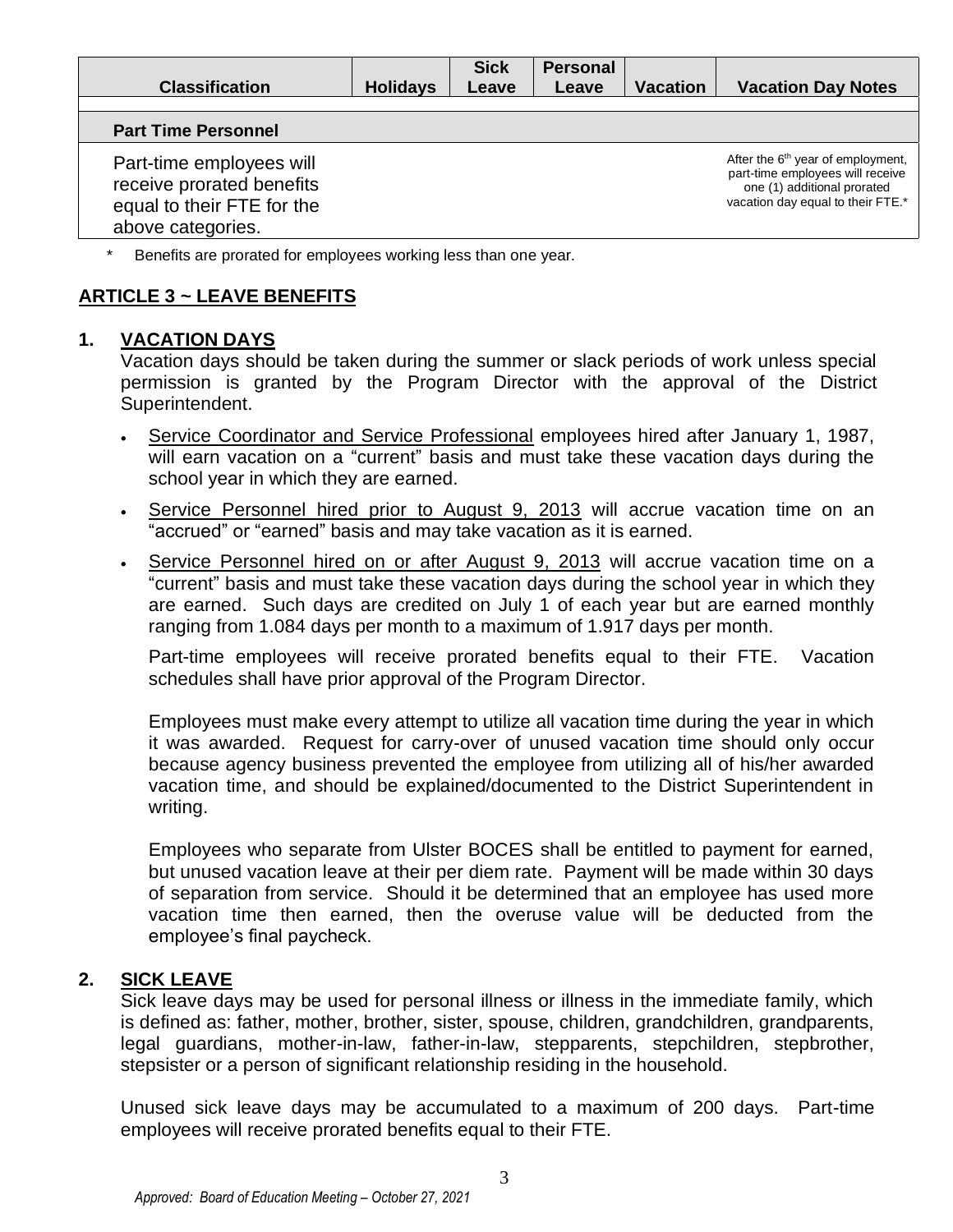Nothing in the preceding section shall prohibit any individual unit member from requesting in writing to donate up to five (5) days of their accumulated sick leave accurals to a specific BOCES employee who has exhausted their sick leave time and who is experiencing a catastrophic illness, subject to the approval of the District Superintendent.

## **3. UNUSED SICK LEAVE UPON RETIREMENT**

Employees who retire from Ulster BOCES for the purpose of receiving benefits from the New York State Employees' Retirement System and have worked ten (10) continuous years as a Service Employee of Ulster BOCES, the Board will pay \$50.00 for each day of accumulated unused sick leave.

Payment will be made within 30 days of retirement.

#### **4. SICK LEAVE BANK**

See "Appendix A".

## **5. BEREAVEMENT LEAVE**

Employees shall be entitled to up to five (5) days leave for deaths in the immediate family. As used in this section, "immediate family" shall mean father, mother, brother, sister, husband, wife, son, daughter, legal guardian, mother-in-law, father-in-law, grandchild, grandparents, stepparents, stepchildren, stepbrother, stepsister, or a person of significant relationship residing in the household.

## **6. PERSONAL LEAVE DAYS**

All personal leave days may be requested without reason at least three (3) business days in advance of each anticipated absence. Personal leave shall not be available for days immediately preceding or following a vacation, holiday or another personal day, except with approval by the District Superintendent. Any unused Personal Leave will be added to Sick Leave accruals at the end of each school year. Part-time employees will receive prorated benefits equal to their FTE.

## **7. LEAVE FOR "OTHER ABSENCES**"

Leave for *"other absences"* may be granted with or without pay upon the recommendation of the Assistant Superintendent for Administration or Deputy Superintendent and must be approved by the District Superintendent. Appropriate forms stating the reason for the leave must be filed with the Program Director and the Assistant Superintendent for Administration.

#### **8. JURY DUTY**

Employees who are called for jury duty will be paid their full salary for the period of time served.

#### **ARTICLE 4 ~ INSURANCE & RETIREMENT BENEFITS**

#### **1. NEW YORK STATE EMPLOYEES' RETIREMENT SYSTEM**

Employees in a full time permanent appointment, on a 12 month basis, with a work week of not less than 30 hours and the appointment is not a temporary position or limited to a temporary position of less than one year, must be enrolled as a member of the New York State Employees Retirement System.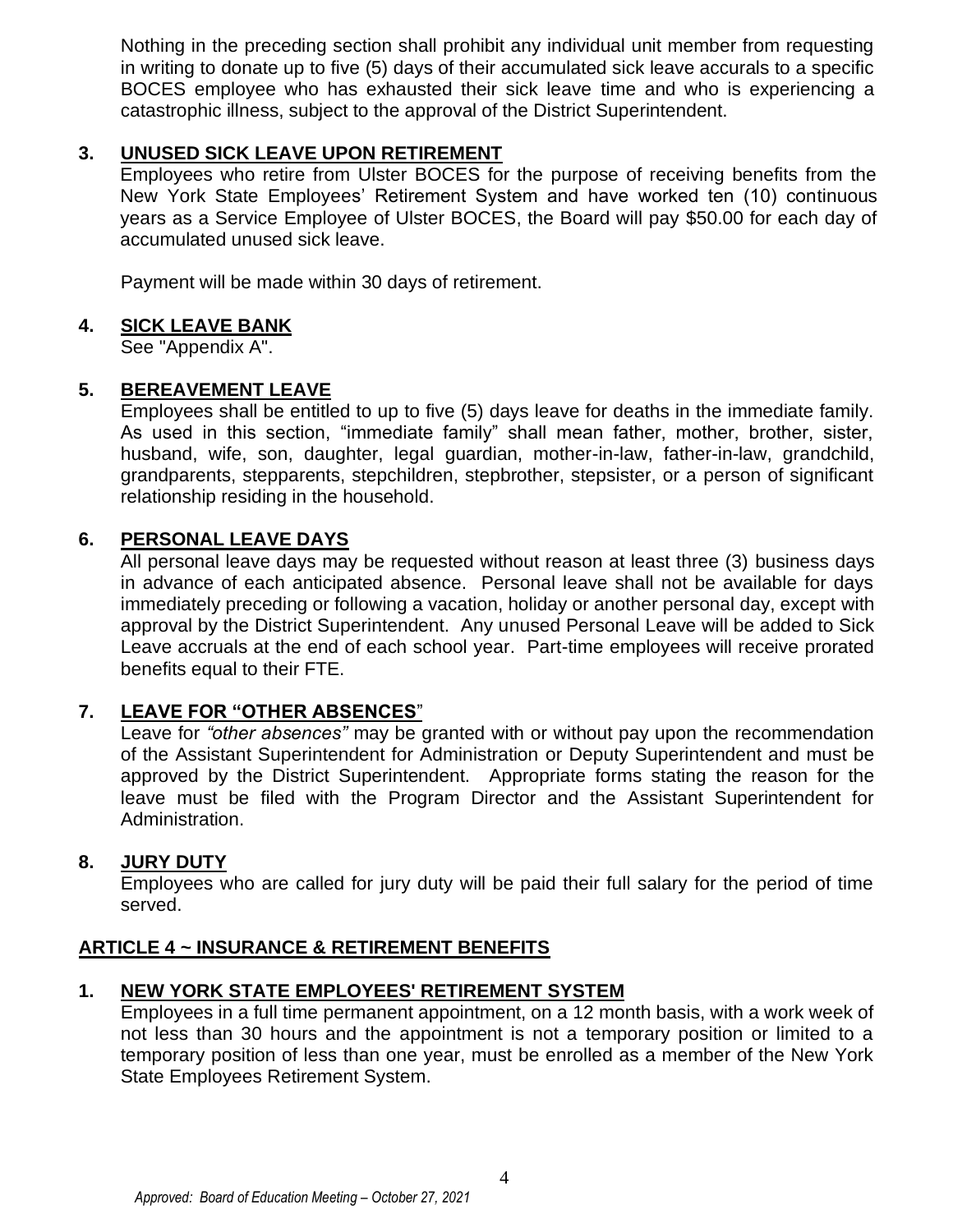Employees in temporary or part time positions may apply for membership but they are not required to do so. ("Temporary" includes anyone who is not on permanent civil service status.)

## **2. HEALTH INSURANCE**

Employees who work at least .50 FTE (Full Time Equivalent), except hourly employees and employees employed to work for less than 3 months, are eligible for health insurance coverage.

The Board shall contribute toward the cost of health insurance to cover the employee and his/her eligible dependents in one of the following plans while the employee is in active service: Empire Alternative PPO, Empire EPO 20, MVP or equivalent should the district discontinue its participation in these plans. The Board contribution shall be according to the following schedule:

> 89% - effective July 1, 2015 85% - effective July 1, 2018 84% - effective July 1, 2019

The employee shall pay the balance of the premium due.

For employee hired prior to July 1, 2018, in recognition of the employees increased level of contribution to the cost of health insurance premiums, employees will have added the equivalent dollar amount of the increase of their premium contribution to the cost of health insurance, to their base salary for the 2018-2019 and 2019-2020 school years. The adjustment shall be added to the base salary after the calculation of the salary increase in each school year.

When an active employee predeceases a spouse, the spouse is eligible to continue the health insurance plan in which the active employee enrolled until such time as they remarry and/or become eligible for other coverage. The surviving spouse is responsible for 102% of the cost of the health insurance premium.

#### **3. HEALTH INSURANCE UPON RETIREMENT**

Employees hired prior to July 1, 2013, who retire from Ulster BOCES for the purpose of receiving benefits from the New York State Employees' Retirement System (NYSERS) are entitled to health insurance coverage in retirement. The Board will contribute toward the cost of health insurance for the employee and his/her eligible dependents according to the following schedule:

| After Completing the Following<br><b>Years of Service at Ulster</b><br><b>BOCES</b> | <b>Board Contribution</b><br><b>Toward Medical</b><br><b>Insurance Premium</b> |
|-------------------------------------------------------------------------------------|--------------------------------------------------------------------------------|
| $10 - 14$                                                                           | 65%                                                                            |
| $15 - 19$                                                                           | 70%                                                                            |
| $20 - 24$                                                                           | 75%                                                                            |
| $25 - 29$                                                                           | 80%                                                                            |
| 30 and beyond                                                                       | 85%                                                                            |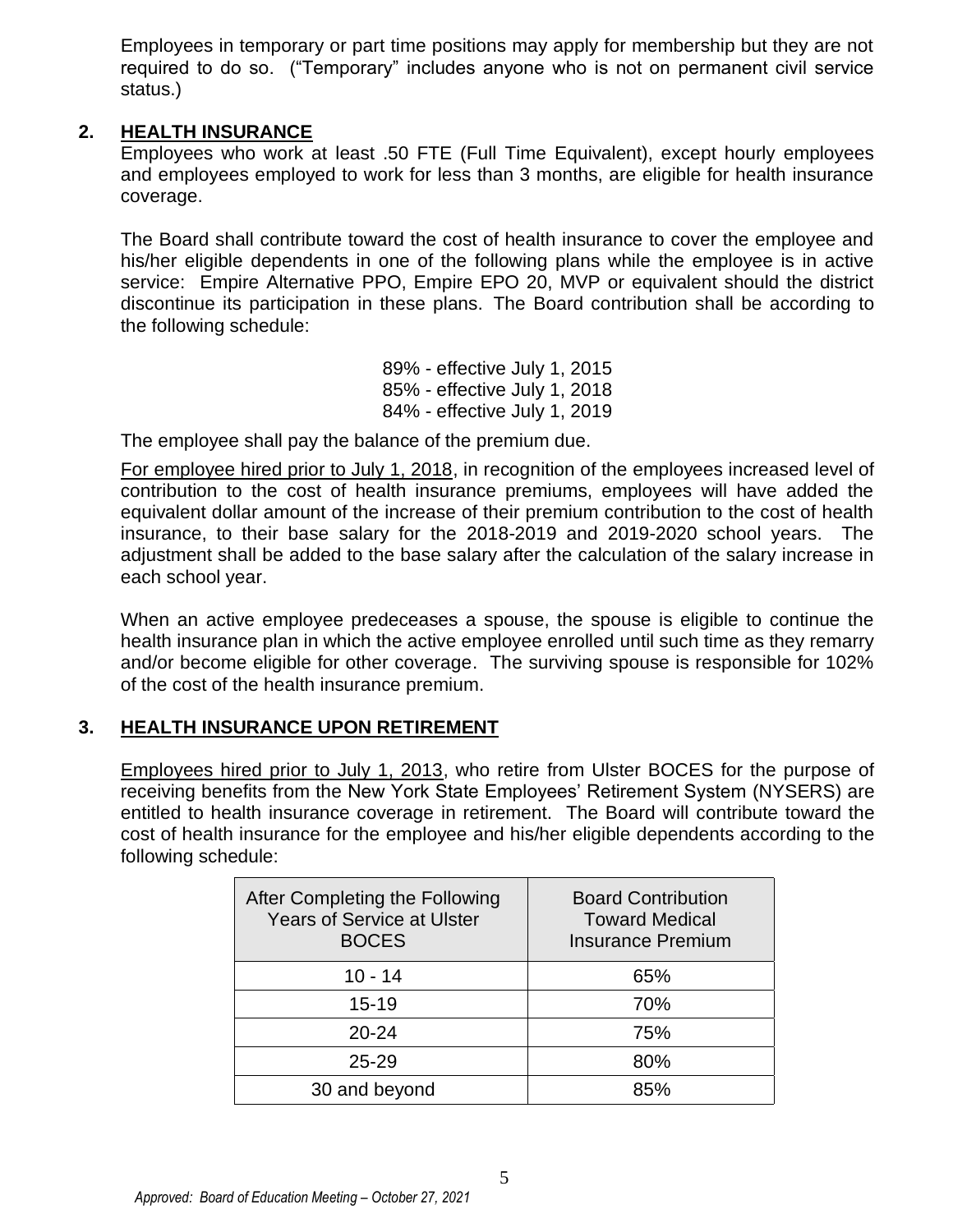Medicare Part B reimbursement will be paid by the BOCES up to the standard premium coverage rate. Unit members who are not enrolled in a BOCES health insurance plan will be reimbursed for their Medicare Part B cost up to the standard premium coverage rate.

Employees hired on or after July 1, 2013, who retire from Ulster BOCES for the purpose of receiving benefits from the New York State Employees' Retirement System (NYSERS) are entitled to health insurance coverage in retirement. The Board will contribute to the cost of health insurance coverage for the employee and his/her eligible dependents according to the following schedule:

| After Completing the Following<br><b>Years of Service at Ulster</b><br><b>BOCES</b> | <b>Board Contribution Toward</b><br><b>Medical Insurance</b><br>Premium |  |  |
|-------------------------------------------------------------------------------------|-------------------------------------------------------------------------|--|--|
| $10 - 19$                                                                           | 50%                                                                     |  |  |
| $20 - 24$                                                                           | 60%                                                                     |  |  |
| 25 and beyond                                                                       | 70%                                                                     |  |  |

The Board will make no payment toward the cost of Medicare Part B premiums.

## **4. HEALTH INSURANCE BUY OUT**

Any employee who voluntarily elects to not participate in or withdraws from a District health plan or anyone who voluntarily changes from a family to a single coverage while eligible for family coverage shall receive annually the sum equal to 50% of the net savings realized by the District as a result of this change in coverage. The sum shall not exceed \$2,400 each year. This buy out shall be payable to the employee in his/her final paycheck of the fiscal year. In the event that a "change in life circumstance" occurs and such employee finds it necessary to re-subscribe to the original coverage, this will be permitted.

#### **5. DENTAL INSURANCE**

Employees who work at least .50 FTE (Full Time Equivalent), except hourly employees and employees employed to work for less than 3 months, are eligible for dental insurance coverage. The Board will pay up to a maximum of \$1,030.00 annually for dental insurance. In the event that the dental insurance premium increases, the Board will increase the premium up to \$25.00 to protect the maintenance of the existing coverage. The Board shall make no payment upon retirement.

#### **6. WORKERS' COMPENSATION**

If an employee is injured on the job, and sick time is available his/her absence will be charged to his/her sick leave accrual and he/she will be paid his/her full salary. When his/her sick leave accrual has been depleted, and if the employee is a member of the Ulster BOCES Employee's Sick Bank, additional days may be granted at the discretion of the Sick Bank Committee. Any reimbursement of sick time paid to Ulster BOCES from the Workers' Compensation Board shall be converted to days and returned to the employee or the Sick Bank.

#### **7. DISABILITY INSURANCE**

The District has established a group Disability Insurance program which employees can voluntarily join at his/her own expense.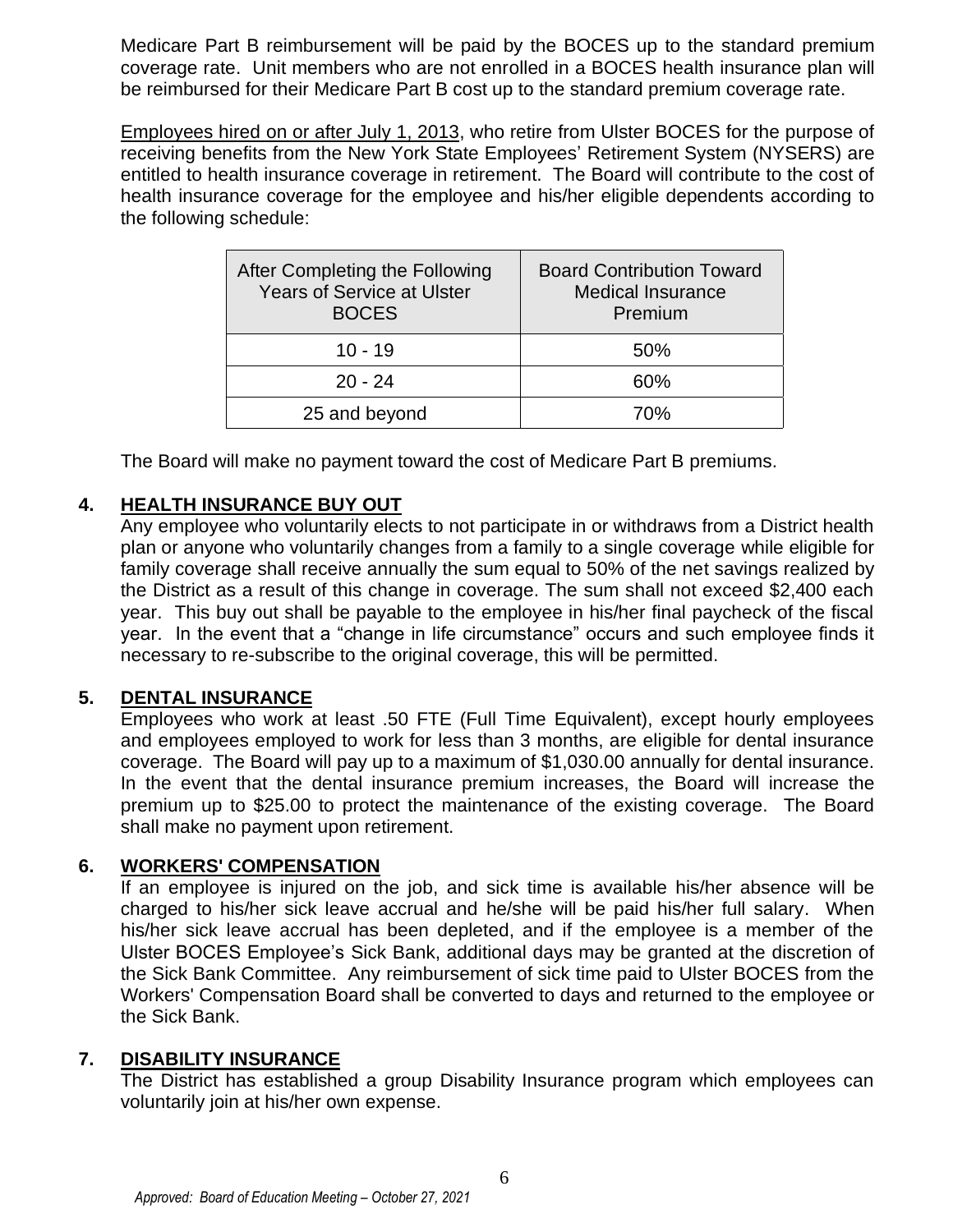# **ARTICLE 5 ~ OTHER BENEFITS**

# **1. MILEAGE REIMBURSEMENT**

Employees who use their personal vehicle for approved business travel will be reimbursed in accordance with the Internal Revenue Service Regulations.

# **2. ULSTER BOCES ADULT EDUCATION CONTINUING EDUCATION CLASSES**

On a space available basis, Ulster BOCES employees may enroll on a tuition free or reduced fee basis in Adult Education Continuing Education classes.

# **3. TUITION REIMBURSEMENT**

The District will reimburse up to \$200.00 per employee per year toward the cost of coursework that meets the following criteria:

- A. The coursework is functionally related to the field in which the employee works.
- B. The coursework is scheduled outside of working hours.
- C. The employee must receive *prior* approval from the District Superintendent or his/her designee.
- D. The employee must submit evidence of successful completion of course prior to reimbursement.

# **4. PERSONAL CELL PHONE USAGE REIMBURSEMENT**

Effective July 1, 2012, the Board will discontinue the practice of providing agency owned cell phones for use by staff members and instead will reimburse service personnel for whom it is determined that a cell phone is necessary to conduct agency business, a portion of the monthly cost of the using their personal cell phone for agency business. Upon submission of a bill noting a monthly charge for a personal cell phone reimbursement up to \$25.00 per month will be permitted unless an exception is approved by the District Superintendent based on the needs of the Agency.

## **ARTICLE 6 ~ SALARY AND PAYROLL INFORMATION**

- **1.** Employees are evaluated once each year by their supervisor or program director. The evaluation of the employee's performance will be used in determining their annual salary increase, which is based on a Board approved percentage rate.
- **2.** Employees will be paid on a semi-monthly schedule. All payroll checks shall be electronically deposited by the Ulster BOCES Treasurer into the accounts (maximum two) designated by the employee. The obligation to make direct deposits shall be subject to the requirements of Section 192 of NYS Labor Law and/or other regulations as promulgated by the NYS Division of Labor or the Office of the State Comptroller or by laws enacted by the legislature. All employees shall have access to the WinCapWeb system for receiving the record of their payroll information traditionally printed on their paystub.
- **3.** Tax Shelter Annuity and Credit Union deductions may be withheld by completing the appropriate forms. These forms are located on the Ulster BOCES website under Human Resources.
- **4.** Longevity shall be paid annually to all employees based on the completion of years of service with Ulster BOCES and shall be paid effective July 1, in addition to the regular salary increase according to the following schedule: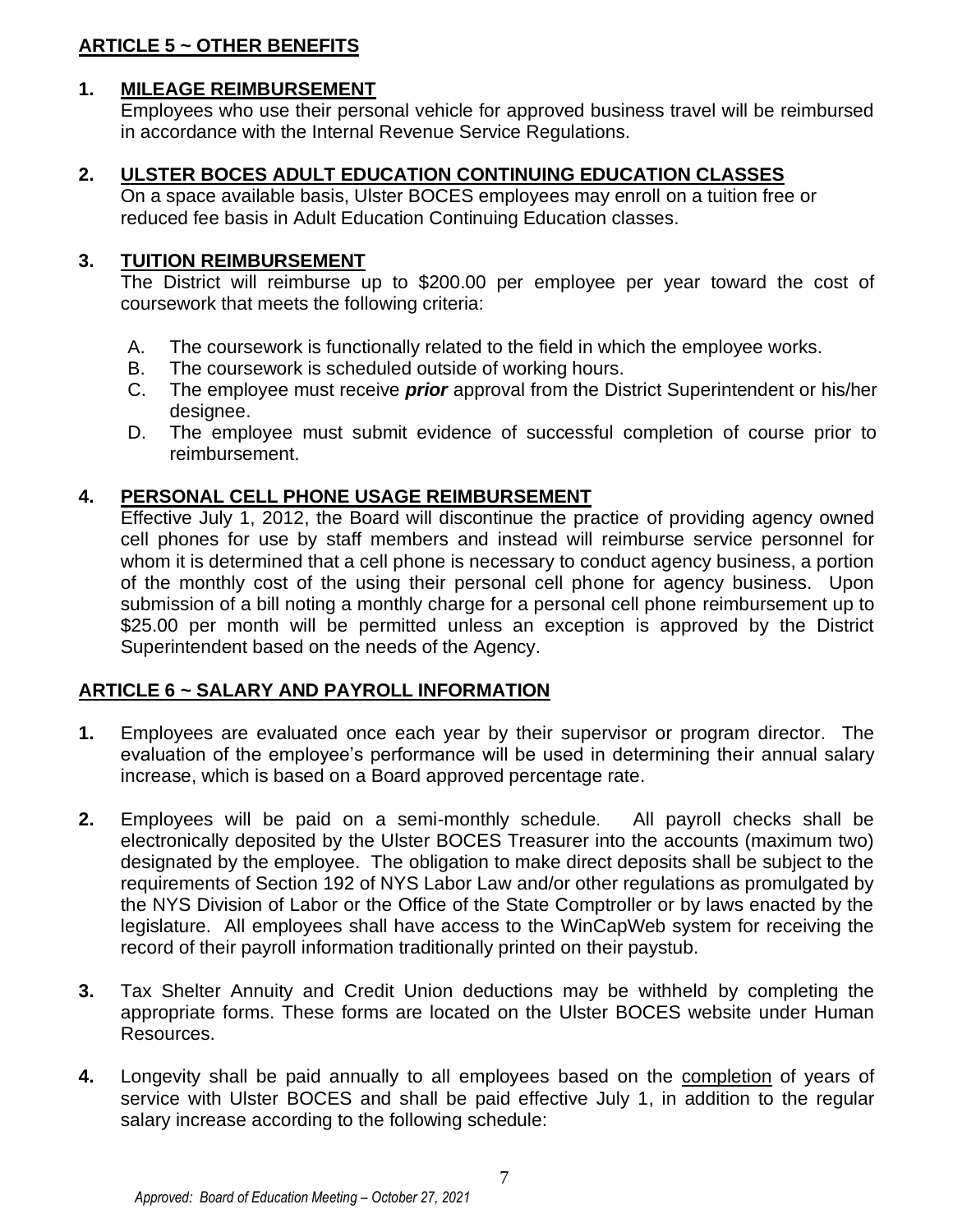| <b>Years of Service</b><br>Completed |                       |
|--------------------------------------|-----------------------|
| 7-11 years                           | \$375                 |
| $12-16$ years                        | \$375<br>(additional) |
| 17-21years                           | \$475<br>(additional) |
| $22-26$ years                        | \$525<br>(additional) |
| 27 years and beyond                  | \$525<br>(additional) |

Any employee who transfers from any other position (unit) within Ulster BOCES, upon the initial transfer shall be credited with 70% of their prior continuous years of service for the purpose of calculating longevity, and upon the attainment of permanent Civil Service status or three continuous years, in the "new" position, whichever comes first, 100% of prior continuous service to Ulster BOCES shall be credited for the purpose of calculating longevity.

## **ARTICLE 7 ~ EMPLOYEE ASSISTANCE PROGRAM**

The District shall have the right to establish an employee assistance program. Utilization of the Employee Assistance Program may be voluntary, and is confidential and HIPAA compliant.

## **ARTICLE 8 ~ IRS 125 - FLEXIBLE SPENDING ACCOUNT**

Any employee covered under this policy shall be entitled to the benefits of any flexible plan offered by the district. There will be a \$2,550 cap on employee medical contributions and a \$5,000 (married filing jointly) or \$2,500 (single parent or married filing separately) cap on dependent care contributions unless these caps are reduced by state or federal regulations in which case the revised cap called for by such regulation will be in effect. This plan may be terminated by the District if any net cost is incurred by the District.

#### **ARTICLE 9 ~ GRIEVANCE PROCEDURE**

It is the intent of these procedures to provide for the orderly settlement of differences in a fair and equitable manner. The resolution of a grievance at the earliest possible stage is encouraged.

#### **DEFINITIONS**:

- 1. **EMPLOYEE** shall mean any member of the Service Personnel Terms & Conditions of Employment of Ulster BOCES.
- 2. **IMMEDIATE SUPERVISOR** shall mean the person to whom the employee is directly responsible.
- 3. **GRIEVANCE** shall mean any claimed violation, misinterpretation or inequitable application of any existing laws, rules, regulations, or policies which relate to or involve the employee in the exercise of the duties assigned. It does not apply to questions involving the employee's rate of compensation. Questions about retirement benefits, questions relating to disciplinary proceeding or to any matter which is otherwise reviewable pursuant to law or any rule or regulations have the force and effect of law.